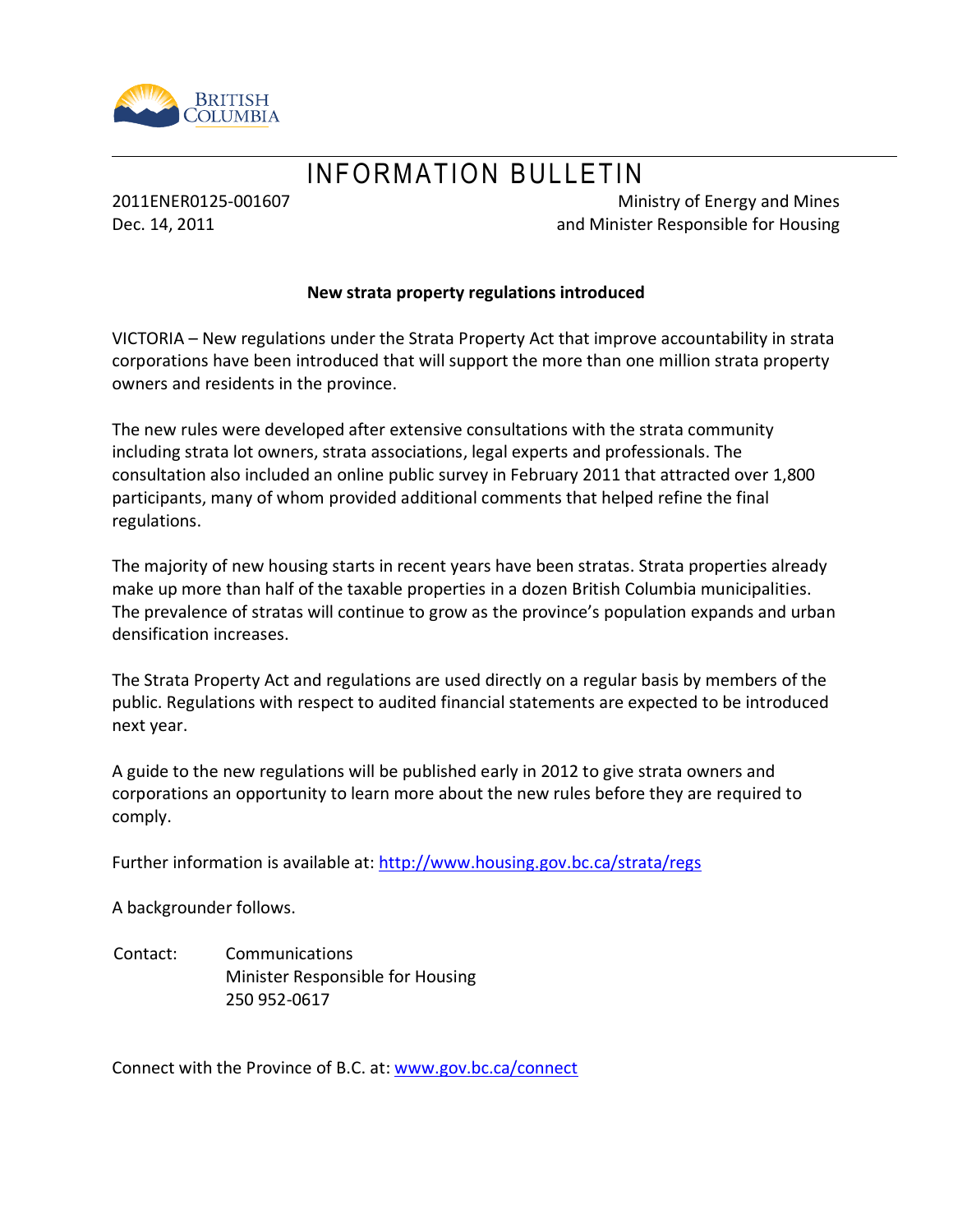# BACKGROUNDER

2011ENER0125-001607 Dec. 14, 2011

Ministry of Energy and Mines and Minister Responsible for Housing

## **Key highlights of the new regulations**

#### **Depreciation Reports**

Depreciation reports help strata corporations plan for future repair and maintenance costs. Under the new regulations, the report will contain:

- A physical inventory of the common property including building systems.
- Anticipated maintenance, repair and replacement costs for common expenses projected over 30 years.
- A financial forecasting section that contains at least three cash flow funding models for the contingency reserve fund (CRF).
- What has changed: Like other provinces, depreciation reports are now mandatory unless the strata corporation exempts themselves through an annual ¾ vote. Strata corporations with less than five units are also exempt. Updates will be required every three years and include an onsite inspection. Benefits: Strata owners will be better-informed to assist with prudent management of their common property. The report will help owners determine how repairs will be funded and the amount that could be contributed to the CRF. The most recent report will also be provided
- Effective Date: Immediately. However, strata corporations have two years to comply with the new requirements.

to potential purchasers.

#### **Contingency Reserve Funds (CRF)**

Strata corporations have a contingency reserve fund to help pay for expenses that usually occur less often than once a year, such as maintenance and repairs on common property.

| What has changed:      | Previously, an annual % vote was required to make contributions to<br>the reserve fund if it already exceeded 100 per cent of the annual<br>operating expenses. Strata owners may now make any additional<br>contributions, above 25 per cent of the annual operating expenses, to<br>the CRF, by simple majority vote as part of the budgeting process at<br>the annual general meeting. |
|------------------------|-------------------------------------------------------------------------------------------------------------------------------------------------------------------------------------------------------------------------------------------------------------------------------------------------------------------------------------------------------------------------------------------|
| Benefits:              | Will give strata corporations' additional flexibility in how they choose<br>to contribute to their contingency reserve fund.                                                                                                                                                                                                                                                              |
| <b>Effective Date:</b> | Immediately.                                                                                                                                                                                                                                                                                                                                                                              |